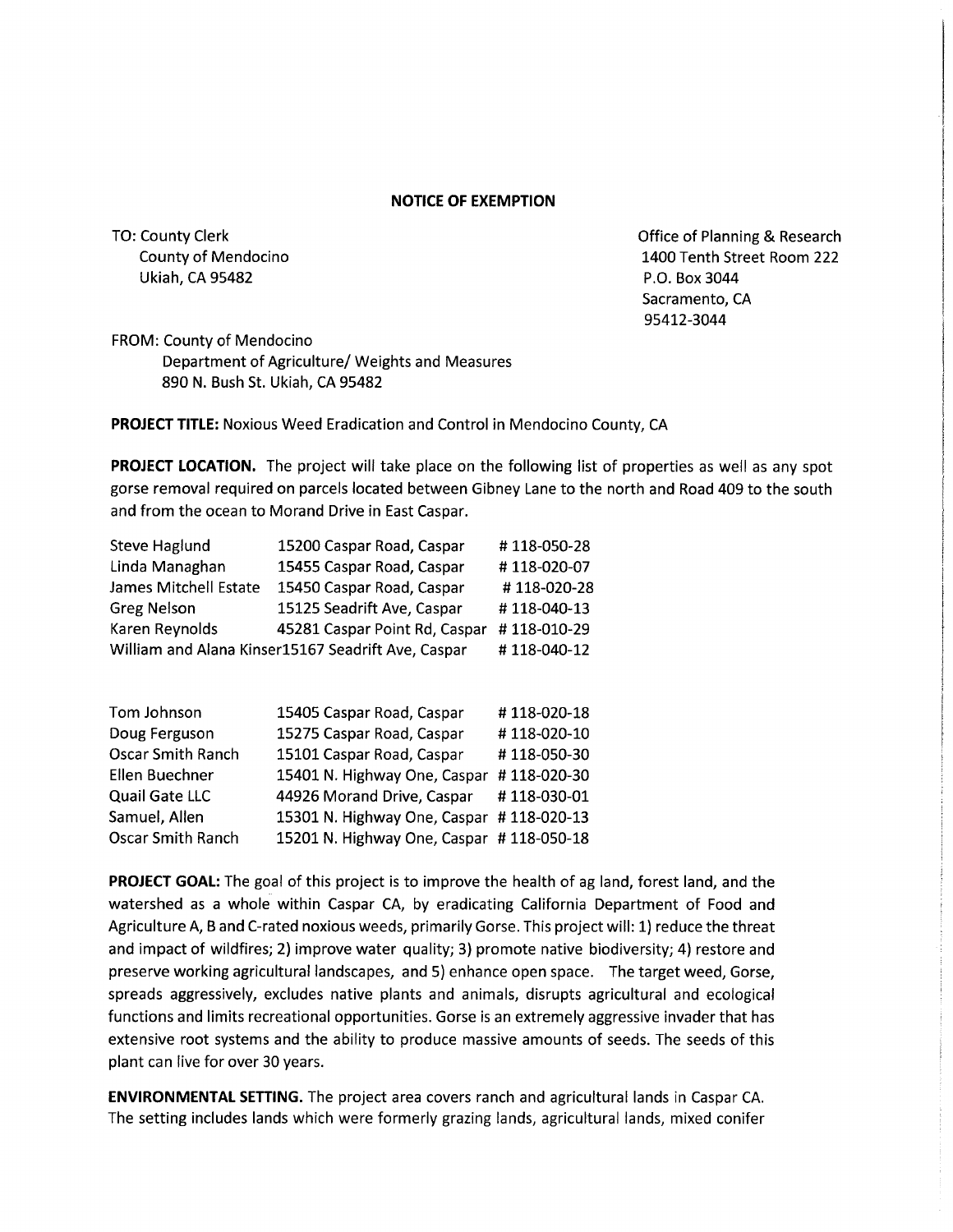forest and coastal prairie ecosystems. All the selected sites are heavily impacted with Gorse composing from 50 to 100% coverage in proposed work areas. In some cases parcels have received their initial gorse eradication treatment which consisted of mechanical mastication.

**PROJECT:** This project is part of a pre-existing program to maintain, restore, enhance and protect the environment through the county and state regulatory process. The program works to prevent the displacement of native plant species and the degradation of habitat by the spread of non- native, invasive noxious weed species as defined by the California Food and Agricultural Code and the California Code of Regulations. All applications of control method are limited to the noxious weeds with minimal disruption to native plants immediately adjacent or living amidst the noxious weeds.

**Gorse (Ulex europaeus)** is a non-native species of brush introduced to the Caspar area in the 1880s, which grows up to 15 feet high in dense stands. This monoculture reduces the value of cropland to zero, excludes wildlife, and depletes water tables. It is easily ignited and burns with the very high intensity. The Gorse has been contained to a less than two square mile area, but there are over two hundred acres of dense stands. This weed has been chosen because it poses extreme risk to the safety of people, fish, and wildlife.

**METHODOLOGY.** Gorse has a long history in the community of Caspar. Groups have been battling to keep Gorse from spreading since the 1880's. Property owners are eager to partner with State and local government agencies to remove this weed. The extent of gorse has been partially mapped on Cal-flora. It has been observed on the south side of Caspar Creek all the way to Gibney Lane and beyond, and from the Pacific Ocean on the West to at least one mile East of Highway One. Both Cal -Fire and State Parks are well aware of the extent of infestations.

The proposed project will consist of a variety of methods which will be tested for efficacy for future gorse remediation efforts. The following methods will be used and evaluated.

- 1. Mechanical Mastication: a mechanical masticator will be used to grind up gorse on areas that are at least 50 feet from any sensitive wetland areas.
- 2. Hand tools will be utilized for removal of gorse that is located within 50 feet of any wetlands. No herbicide may be used within 50 feet of any Wetland.
- 3. Mowing, disking and root removal with low ground pressure root bucket or root grapple which go 4" to 6" into the ground.
- 4. Mastication and /or grazing gorse areas with goats and /or sheep.
- 5. Use of hot steam machine to kill gorse seeds and plants.

Gorse removal activities will extend into the future years to address any new plants and may include all of the above.

**CULTURAL RESOURCES.** No sensitive cultural resources are known to be present at identified infestation sites that will be targeted in the project. If cultural resources are uncovered during the project: construction will immediately stop and tribal representatives will be contacted. Some eradication work will employ methods which are not ground disturbing and will not affect cultural resources: hand-pulling individual plants (which are small).